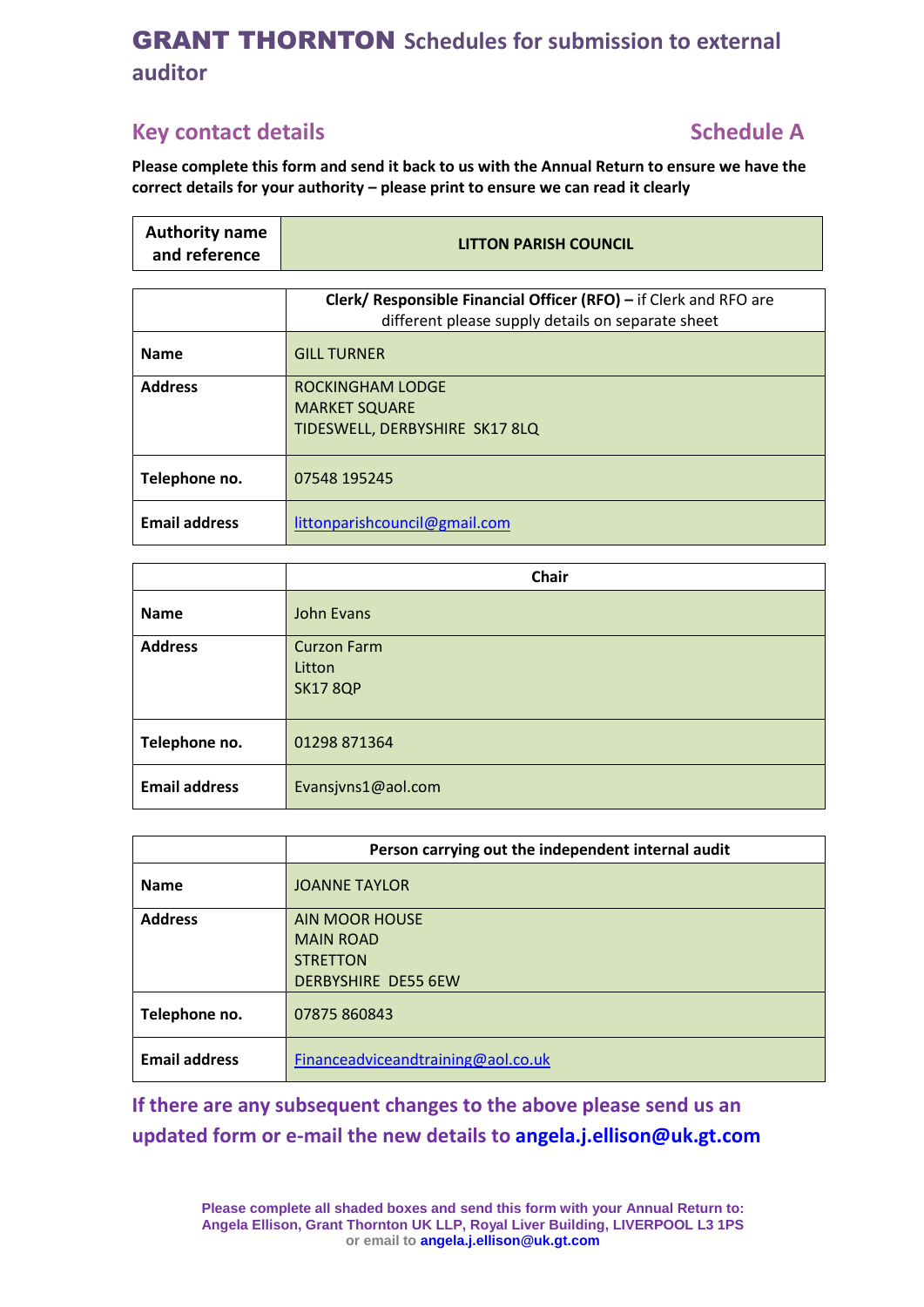# **Bank reconciliation template <b>Schedule B Schedule B**

**The model can be applied for reconciliations carried out at any time of the year. Please complete all green cells.**

| <b>BANK RECONCILIATION</b>                                                                                                                            | <b>FINANCIAL YEAR ENDING 31 MARCH 2017</b>                      |           |       |       |                |
|-------------------------------------------------------------------------------------------------------------------------------------------------------|-----------------------------------------------------------------|-----------|-------|-------|----------------|
| Authority name and<br>reference                                                                                                                       | <b>LITTON PARISH COUNCIL</b>                                    |           |       |       |                |
| Prepared by:<br>Name                                                                                                                                  | <b>GILL TURNER</b>                                              |           | Date: |       |                |
| Role (Clerk/RFO etc)                                                                                                                                  | <b>CLERK &amp; RFO</b>                                          |           |       |       | 7/5/17         |
| Approved by:<br>Name                                                                                                                                  |                                                                 |           | Date: |       |                |
| Role (RFO/Chair etc)                                                                                                                                  |                                                                 |           |       |       |                |
| Balance per bank statements as at 31 March 2017                                                                                                       |                                                                 |           | £     |       | <b>TOTAL £</b> |
| March 2017:                                                                                                                                           | List balances on all bank accounts plus petty cash floats at 31 |           |       |       |                |
| <b>NATWEST CURRENT ACCOUNT</b>                                                                                                                        |                                                                 | 7,197.60  |       |       |                |
| NATWEST RESERVE ACCOUNT                                                                                                                               |                                                                 | 2.35      |       |       |                |
| <b>MANSFIELD BUILDING SOCIETY</b>                                                                                                                     |                                                                 | 18,008.57 |       |       |                |
|                                                                                                                                                       |                                                                 |           |       |       | 25,208.52      |
| Less: any un-presented cheques at 31 March 2017:<br>(normally only current account. List date, cheque number &<br>value. Use separate list if needed) |                                                                 |           |       |       |                |
| MARCH 2017 CHQ 1512                                                                                                                                   |                                                                 | 232.45    |       |       |                |
| <b>MARCH 2017 CHQ 1513</b>                                                                                                                            |                                                                 | 139.20    |       |       |                |
| MARCH 2017 CHQ 1514                                                                                                                                   |                                                                 | 187.00    |       |       |                |
| <b>MARCH 2017 CHQ 1515</b>                                                                                                                            |                                                                 | 1,095.48  |       |       | 1,654.13       |
| Add any unbanked cash at 31 March 2017:<br>(List date & amount received)                                                                              |                                                                 |           |       |       |                |
| CLEARED APRIL 2017 - 2016/17 GRASS CUTTING GRANT                                                                                                      |                                                                 | 2797.00   |       |       |                |
| CLEARED APRIL 2017 - USE OF VILLAGE GREEN DEC 201600                                                                                                  |                                                                 |           |       | 25.00 |                |
|                                                                                                                                                       |                                                                 |           |       |       | 2822.00        |
| TOTAL - NET BANK BALANCES AS AT 31 MARCH 2017                                                                                                         |                                                                 |           |       |       | 26,376.39      |

| The net balances reconcile to the Cash Book for the year, as follows:                                          |           |  |
|----------------------------------------------------------------------------------------------------------------|-----------|--|
| CASH BOOK (receipts and payments/income & expenditure schedules)                                               |           |  |
| <b>Opening Balance:</b>                                                                                        | 26,843.51 |  |
| Add: Receipts in the year:                                                                                     | 16,024.50 |  |
| Less: Payments in the year:                                                                                    | 16,491.62 |  |
| CLOSING BALANCE PER CASH BOOK @ 31 MARCH 2017<br>Must equal total net bank balances above and Section 2, Box 8 | 26,376.39 |  |

**Please complete all shaded boxes and send this form with your Annual Return to: Angela Ellison, Grant Thornton UK LLP, Royal Liver Building, LIVERPOOL L3 1PS or email to [angela.j.ellison@uk.gt.com](mailto:angela.j.ellison@uk.gt.com)**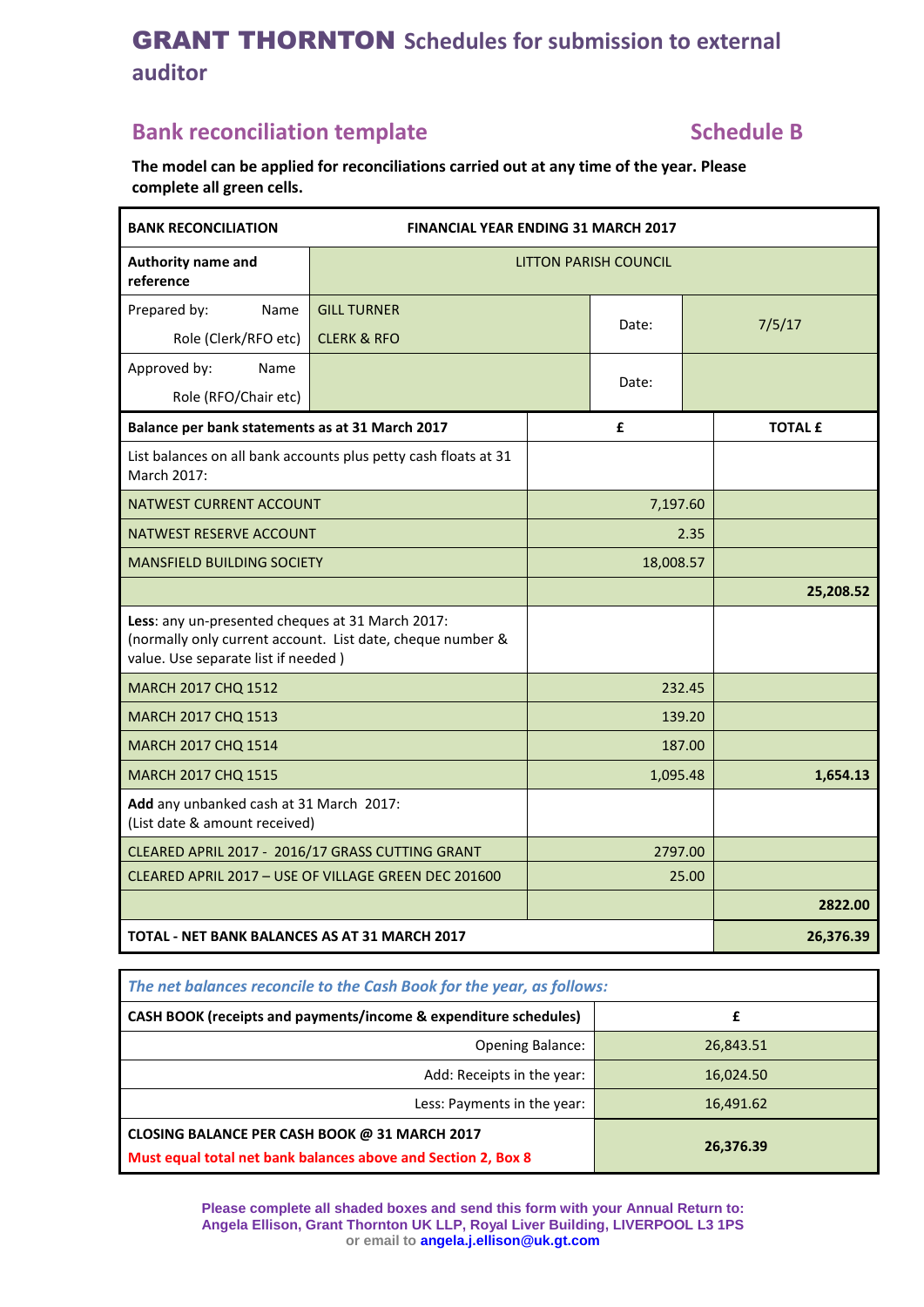## **Schedule C1**

# **Identifying which variances require explanation**

Positive and negative variances must be explained

| <b>Authority name</b><br>and reference                                              | <b>LITTON PARISH COUNCIL</b> |                  |                                                                         |                                                                                   |                                                                                                         |
|-------------------------------------------------------------------------------------|------------------------------|------------------|-------------------------------------------------------------------------|-----------------------------------------------------------------------------------|---------------------------------------------------------------------------------------------------------|
| <b>Box on Section</b><br>2<br><b>Accounting</b><br><b>Statements</b>                | (a)<br>2016<br>£             | (b)<br>2017<br>£ | (c)<br>Variance<br>$Increase(+)$<br>or<br>decrease(-)<br>$(b - a)$<br>£ | (d)<br>Variance<br>divided by<br>2016 figure<br>times 100<br>$(c / a * 100)$<br>% | <b>Explanation</b><br>required?<br>Less than<br>£250 and<br>15%? - NO<br><b>More than</b><br>15%? - YES |
| <b>Box 2 -Precept</b><br>or Rates and<br>Levies                                     | 7,573                        | 7,641            | $+68$                                                                   | 0.9%                                                                              | <b>NO</b>                                                                                               |
| <b>Box 3 - Total</b><br>other receipts                                              | 11,773                       | 8,384            | $-3,389$                                                                | $-28.8%$                                                                          | <b>YES</b>                                                                                              |
| Box 4 - Staff<br>costs                                                              | 3,042                        | 2,787            | $-255$                                                                  | $-8.4%$                                                                           | <b>YES</b>                                                                                              |
| Box 5 - Loan<br>interest/capital<br>repayments                                      |                              |                  |                                                                         |                                                                                   |                                                                                                         |
| Box 6 -All other<br>payments                                                        | 10,694                       | 13,705           | 3,011                                                                   | 28.2%                                                                             | <b>YES</b>                                                                                              |
| <b>Box 9 - Total</b><br>fixed assets plus<br>long-term<br>investments and<br>assets | 98,509                       | 98,454           | $-55$                                                                   | 0.1%                                                                              | <b>NO</b>                                                                                               |
| Box 10 - Total<br>borrowings                                                        |                              |                  |                                                                         |                                                                                   |                                                                                                         |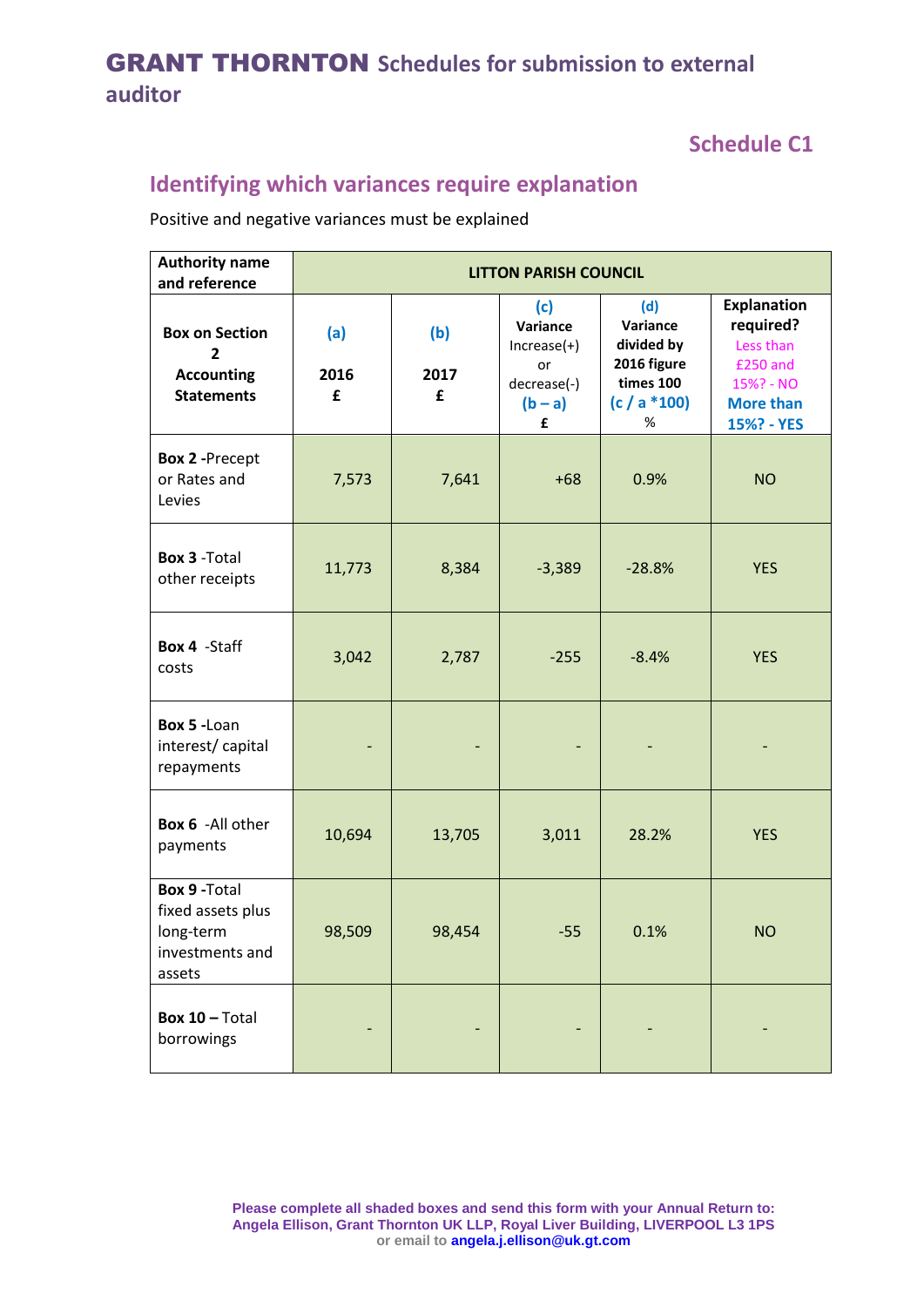## **Schedule C2**

# **Suggested layout for explanations of individual variances**

One sheet to be prepared for each variance that requires explanation.

| <b>Authority name</b><br>and reference                                                                                                   | <b>LITTON PARISH COUNCIL</b> |          |  |
|------------------------------------------------------------------------------------------------------------------------------------------|------------------------------|----------|--|
| <b>BOX NO</b>                                                                                                                            | 3                            | £        |  |
| (b) Figure in 2017 column                                                                                                                |                              | 8,384    |  |
| (a) Figure in 2016 column                                                                                                                |                              | 11,773   |  |
| (d) Total variance: 2017 figure less 2016 figure: (b - a)<br>A positive figure is an increase (+)<br>a negative figure is a decrease (-) |                              | $-3,389$ |  |

| Reasons (as many as are applicable)                                                                                               | Amount<br>£ |
|-----------------------------------------------------------------------------------------------------------------------------------|-------------|
| Reason 1                                                                                                                          |             |
| <b>EXCEPTIONALLY HIGH BURIAL FEES IN 2015/16</b>                                                                                  | 3,280       |
| Reason 2                                                                                                                          |             |
| Reason 3                                                                                                                          |             |
| (e) TOTAL AMOUNT £ EXPLAINED (total of reasons above)                                                                             | 3,280       |
| (f) Unexplained amount $f$ of total variance at $(d - e)$                                                                         | 109         |
| Unexplained as % of 2016 figure ( $f / a * 100$ )<br>(must be below 15%)                                                          | 3.2%        |
| Confirm unexplained amount is less than 15% of 2016 figure<br>YES - satisfactorily explained<br>NO - provide further explanations | <b>YES</b>  |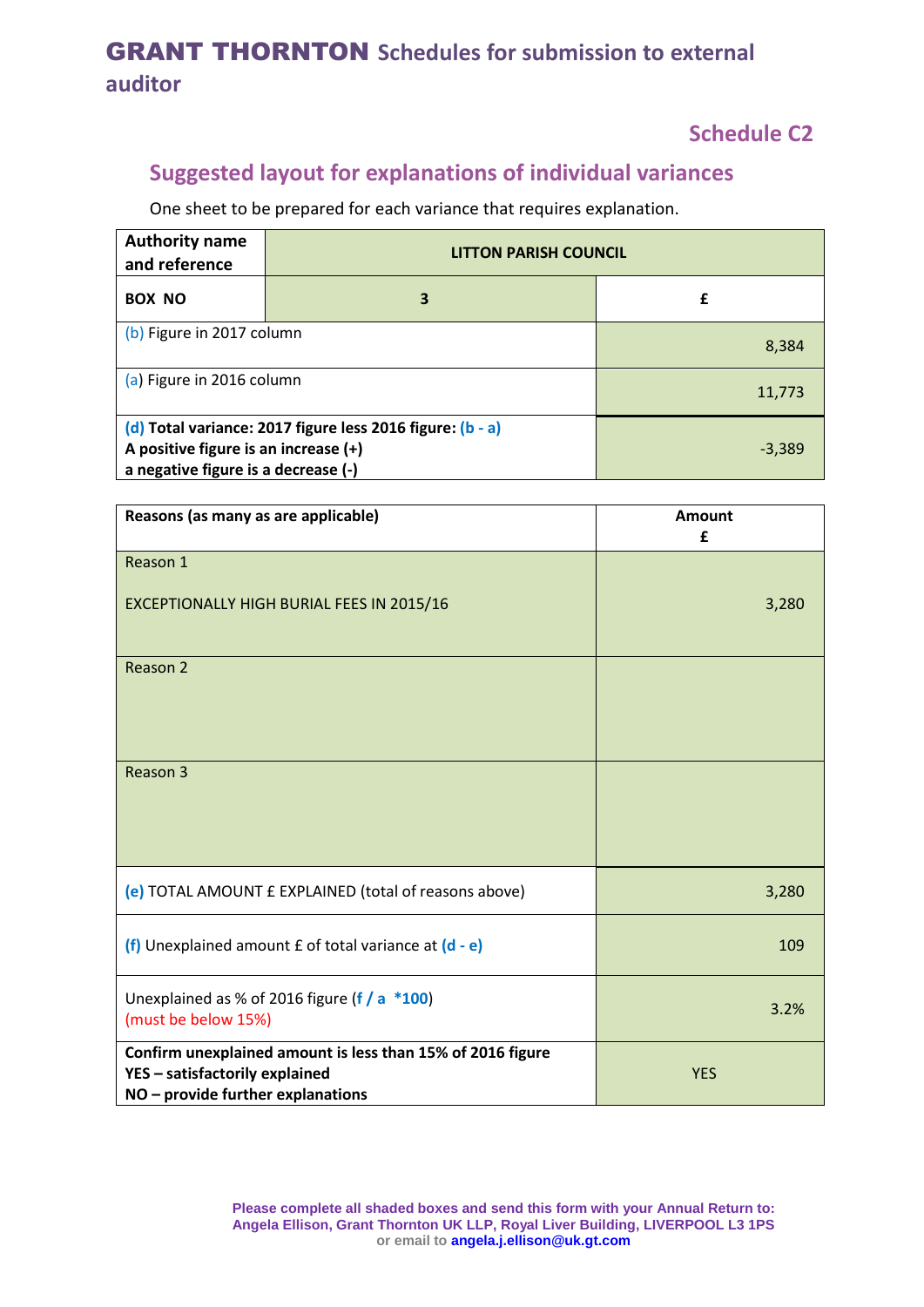#### **Schedule C2**

# **Suggested layout for explanations of individual variances**

One sheet to be prepared for each variance that requires explanation.

| <b>Authority name</b><br>and reference                                                                                                     | <b>LITTON PARISH COUNCIL</b> |        |  |
|--------------------------------------------------------------------------------------------------------------------------------------------|------------------------------|--------|--|
| <b>BOX NO</b>                                                                                                                              | 6                            | £      |  |
| (b) Figure in 2017 column                                                                                                                  |                              | 13,705 |  |
| (a) Figure in 2016 column                                                                                                                  |                              | 10,694 |  |
| (d) Total variance: 2017 figure less 2016 figure: (b - a)<br>A positive figure is an increase $(+)$<br>a negative figure is a decrease (-) |                              | 3,011  |  |

| Reasons (as many as are applicable)                                                                                               | Amount<br>£ |
|-----------------------------------------------------------------------------------------------------------------------------------|-------------|
| Reason 1                                                                                                                          |             |
| WW1 COMMEMORATIONS PROJECT (RESTRICTED FUNDS)                                                                                     | 4,276       |
| Reason 2                                                                                                                          |             |
| <b>WOODFIBRE FOR PLAYGROUND</b>                                                                                                   | 950         |
| Reason 3                                                                                                                          |             |
| <b>HANDY PERSON CONTRACT ONLY STARTED SEPT 2015</b>                                                                               | 748         |
| Reason 4                                                                                                                          |             |
| OFFSET BY NEW GROUNDS MAINTENANCE CONTRACT SAVINGS                                                                                | $-2,887$    |
| (e) TOTAL AMOUNT £ EXPLAINED (total of reasons above)                                                                             | 3,087       |
| (f) Unexplained amount $f$ of total variance at $(d - e)$                                                                         | $-76$       |
| Unexplained as % of 2016 figure (f / a $*100$ )<br>(must be below 15%)                                                            | 0.7%        |
| Confirm unexplained amount is less than 15% of 2016 figure<br>YES - satisfactorily explained<br>NO - provide further explanations | <b>YES</b>  |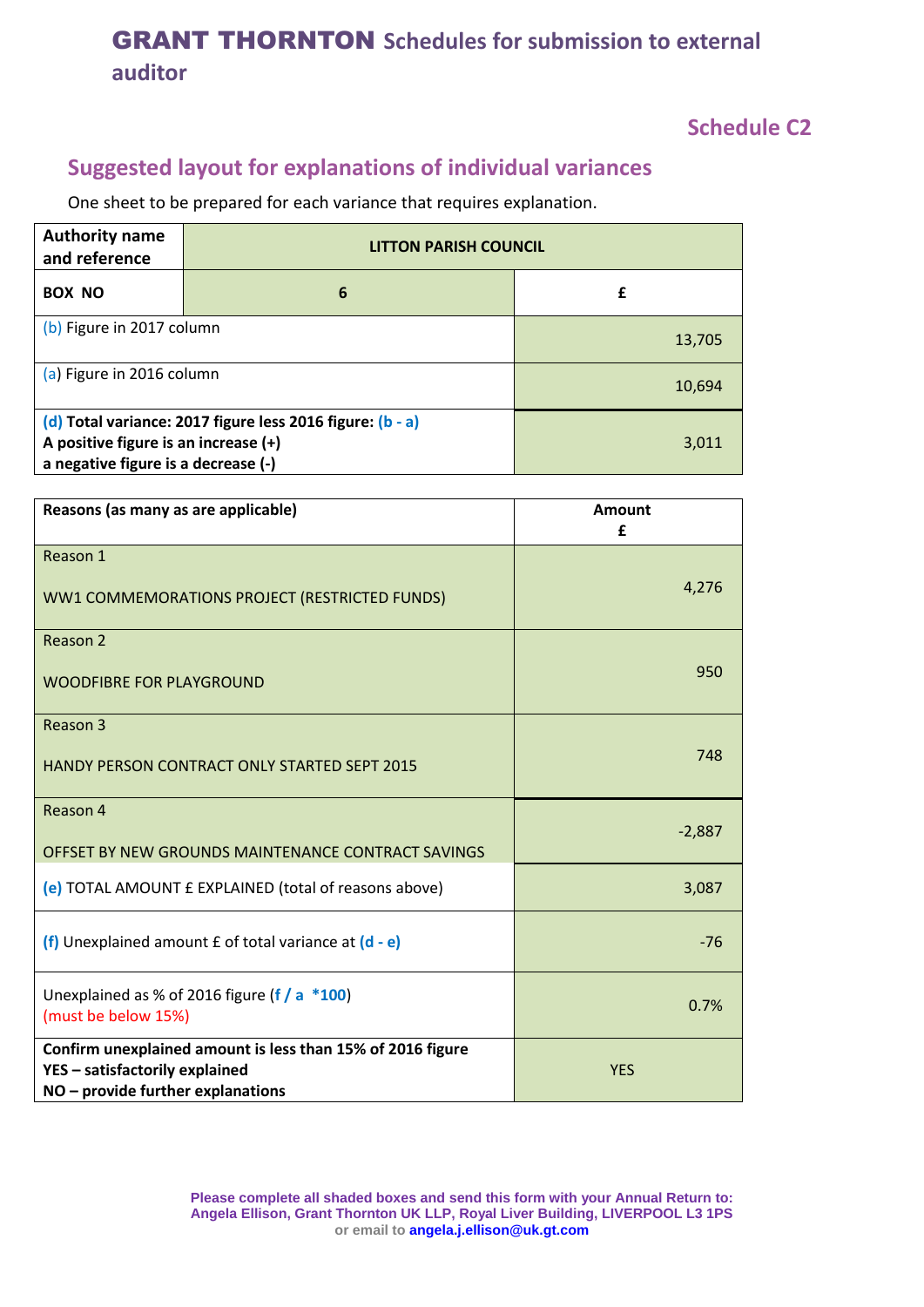#### **Schedule C2**

# **Suggested layout for explanations of individual variances**

One sheet to be prepared for each variance that requires explanation.

| <b>Authority name</b><br>and reference                                                                                                   | <b>LITTON PARISH COUNCIL</b> |        |  |
|------------------------------------------------------------------------------------------------------------------------------------------|------------------------------|--------|--|
| <b>BOX NO</b>                                                                                                                            | 4                            | £      |  |
| (b) Figure in 2017 column                                                                                                                |                              | 2,787  |  |
| (a) Figure in 2016 column                                                                                                                |                              | 3,042  |  |
| (d) Total variance: 2017 figure less 2016 figure: (b - a)<br>A positive figure is an increase (+)<br>a negative figure is a decrease (-) |                              | $-255$ |  |

| Reasons (as many as are applicable)                                                                                                 | <b>Amount</b><br>£ |
|-------------------------------------------------------------------------------------------------------------------------------------|--------------------|
| Reason 1                                                                                                                            |                    |
| BACK DATED HOLIDAY PAID IN 2015/16 RELATED TO 2014/15                                                                               | 380                |
| Reason 2                                                                                                                            |                    |
| Reason 3                                                                                                                            |                    |
| (e) TOTAL AMOUNT £ EXPLAINED (total of reasons above)                                                                               | 380                |
| (f) Unexplained amount £ of total variance at (d - e)                                                                               | 125                |
| Unexplained as % of 2016 figure (f / $a *100$ )<br>(must be below 15%)                                                              | 4.1%               |
| Confirm unexplained amount is less than 15% of 2016 figure<br>YES - satisfactorily explained<br>$NO$ – provide further explanations | <b>YES</b>         |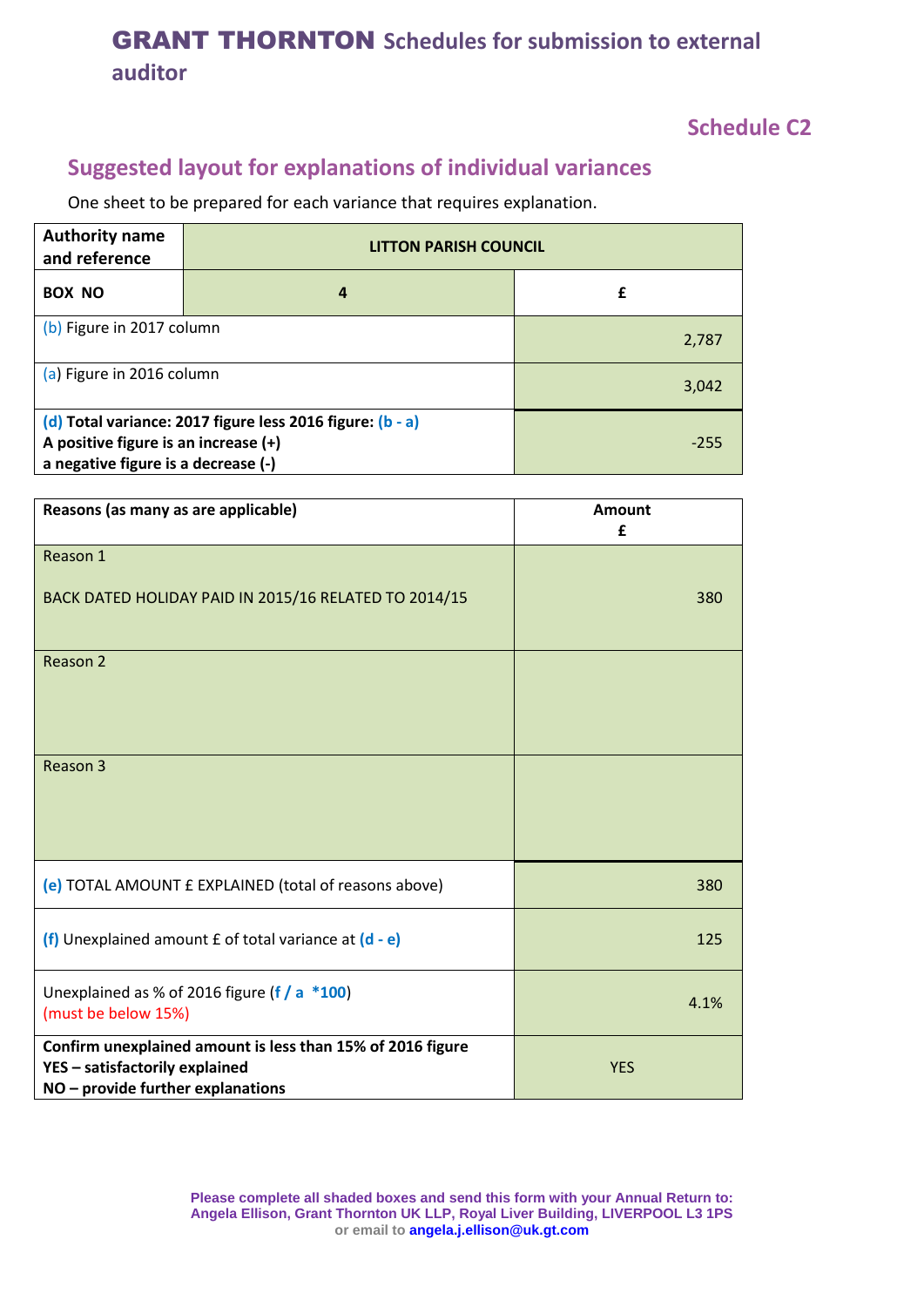#### **Schedule D**

## **Reconciliation between boxes 7 and 8 on the Annual Return**

#### **This should only be applicable if accounting on an income and expenditure basis**

| <b>Authority name</b><br>and reference |                                                                                                                                                                               | <b>LITTON PARISH COUNCIL</b> |        |
|----------------------------------------|-------------------------------------------------------------------------------------------------------------------------------------------------------------------------------|------------------------------|--------|
|                                        |                                                                                                                                                                               |                              | f      |
| A                                      | Figure in Box 8 of 2017 column of the Annual Return                                                                                                                           |                              | 26,376 |
| B                                      | Less Creditors at 31 March 2017 - owed by the Authority<br>(please supply a detailed list of creditors – see below)<br>Also subtract any receipts in advance                  |                              |        |
| C                                      | <b>Plus</b> Debtors at 31 March 2017 – owed to the Authority<br>(please supply a detailed list of debtors – see below)<br>Also add any payments made in advance (prepayments) |                              |        |
| D                                      | <b>TOTAL</b>                                                                                                                                                                  |                              | 26.376 |

| Figure in Box 7 of 2017 column of the Annual Return |        |
|-----------------------------------------------------|--------|
| (must equal line D above)                           | 26.376 |

#### Creditors/receipts in advance list

| <b>Name</b>           | Invoice/receipt in<br>advance reference | Date | £ amount |
|-----------------------|-----------------------------------------|------|----------|
|                       |                                         |      |          |
|                       |                                         |      |          |
|                       |                                         |      |          |
|                       |                                         |      |          |
|                       |                                         |      |          |
|                       |                                         |      |          |
| Total $-$ agreed to B |                                         |      |          |

#### Debtor list/prepayments list

| <b>Name</b>         | Debtor/prepayment<br>reference | Date | £ amount |
|---------------------|--------------------------------|------|----------|
|                     |                                |      |          |
|                     |                                |      |          |
| Total - agreed to C |                                |      |          |

**Please complete all shaded boxes and send this form with your Annual Return to: Angela Ellison, Grant Thornton UK LLP, Royal Liver Building, LIVERPOOL L3 1PS or email to [angela.j.ellison@uk.gt.com](mailto:angela.j.ellison@uk.gt.com)**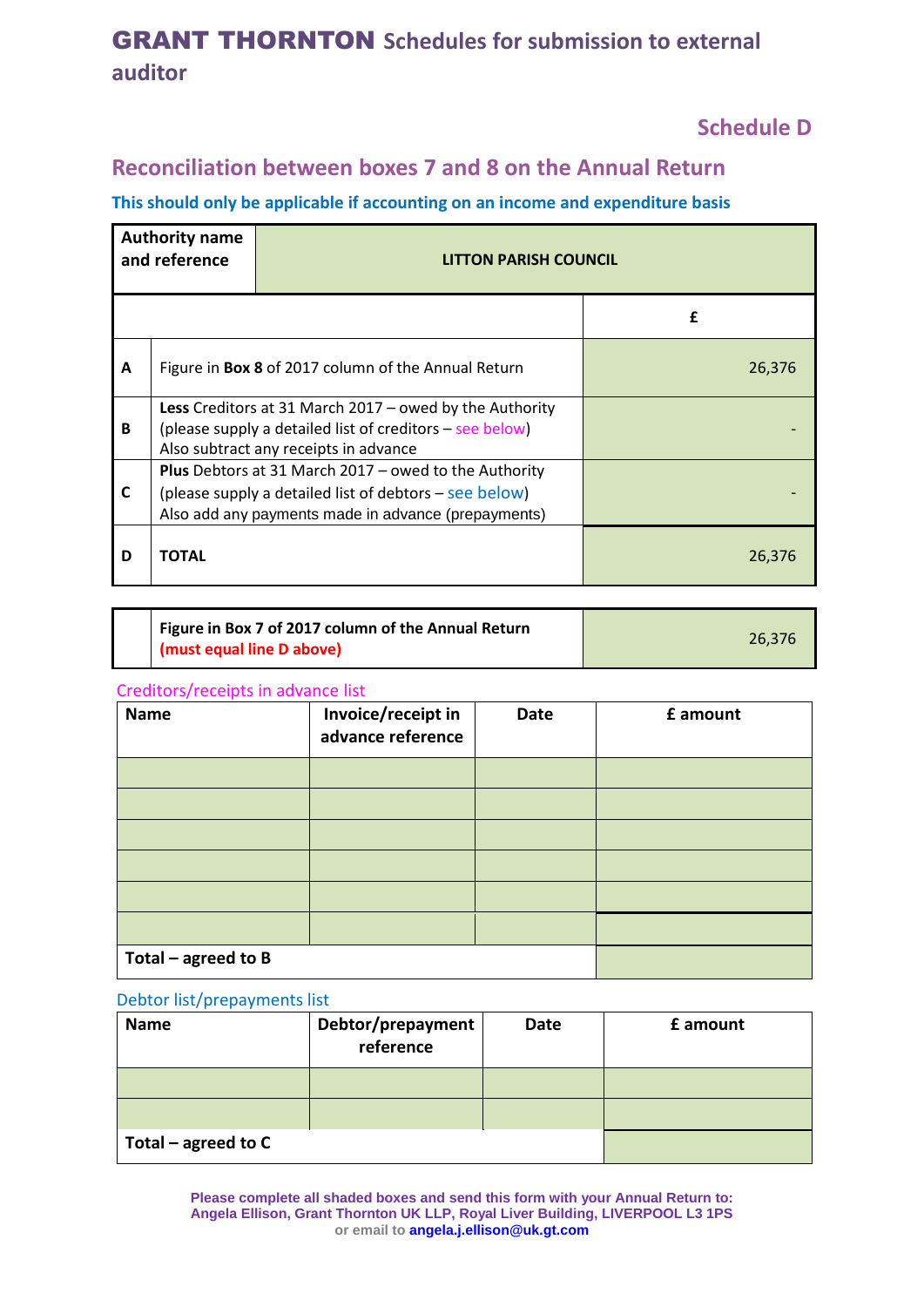#### **Schedule E**

## **Analysis of earmarked reserves**

| <b>Authority name</b><br>and reference | <b>LITTON PARISH COUNCIL</b> |
|----------------------------------------|------------------------------|
|                                        |                              |
|                                        |                              |

| Purpose and nature of reserve             | <b>Held as short-term</b><br>or long-term<br>investment?* | Amount £ |
|-------------------------------------------|-----------------------------------------------------------|----------|
| WW1 COMMEMORATIONS (RESTRICTED FUNDS)     | <b>SHORT</b>                                              | 3,082    |
| <b>TREE MAINTENANCE</b>                   | <b>SHORT</b>                                              | 2,000    |
| <b>CEMETERY FUND</b>                      | <b>SHORT</b>                                              | 3,295    |
| PLAYGROUND SUSTAINMENT (RESTRICTED FUNDS) | <b>SHORT</b>                                              | 1,352    |
| 50% OF RECURRENT EXPENDITURE RESERVE      | <b>SHORT</b>                                              | 6,000    |
|                                           |                                                           |          |
|                                           | (a) TOTAL                                                 | 15,729   |

Note: \* short-term investments would be included in Box 8 of the Accounting Statements in the Annual return; long-term investments would be in Box 9.

#### **Please provide an explanation for any high level of general reserves if over 3 times (or less than 0.1) of the precept/rates and levies.**

|                                                                                    | f      |
|------------------------------------------------------------------------------------|--------|
| (b) Precept/rates and levies (Accounting Statements Box 2)                         | 7,641  |
| (c) Balance carried forward (Accounting Statements Box 7)                          | 26,376 |
| (d) Amount of balances less total earmarked reserves $(c - a)$                     | 10,647 |
| Ratio of balances less earmarked reserves to Precept/rates and<br>levies $(d / b)$ | 1.39   |
| Reason if over 3 times or less than 0.1                                            |        |

**Please complete all shaded boxes and send this form with your Annual Return to: Angela Ellison, Grant Thornton UK LLP, Royal Liver Building, LIVERPOOL L3 1PS or email to [angela.j.ellison@uk.gt.com](mailto:angela.j.ellison@uk.gt.com)**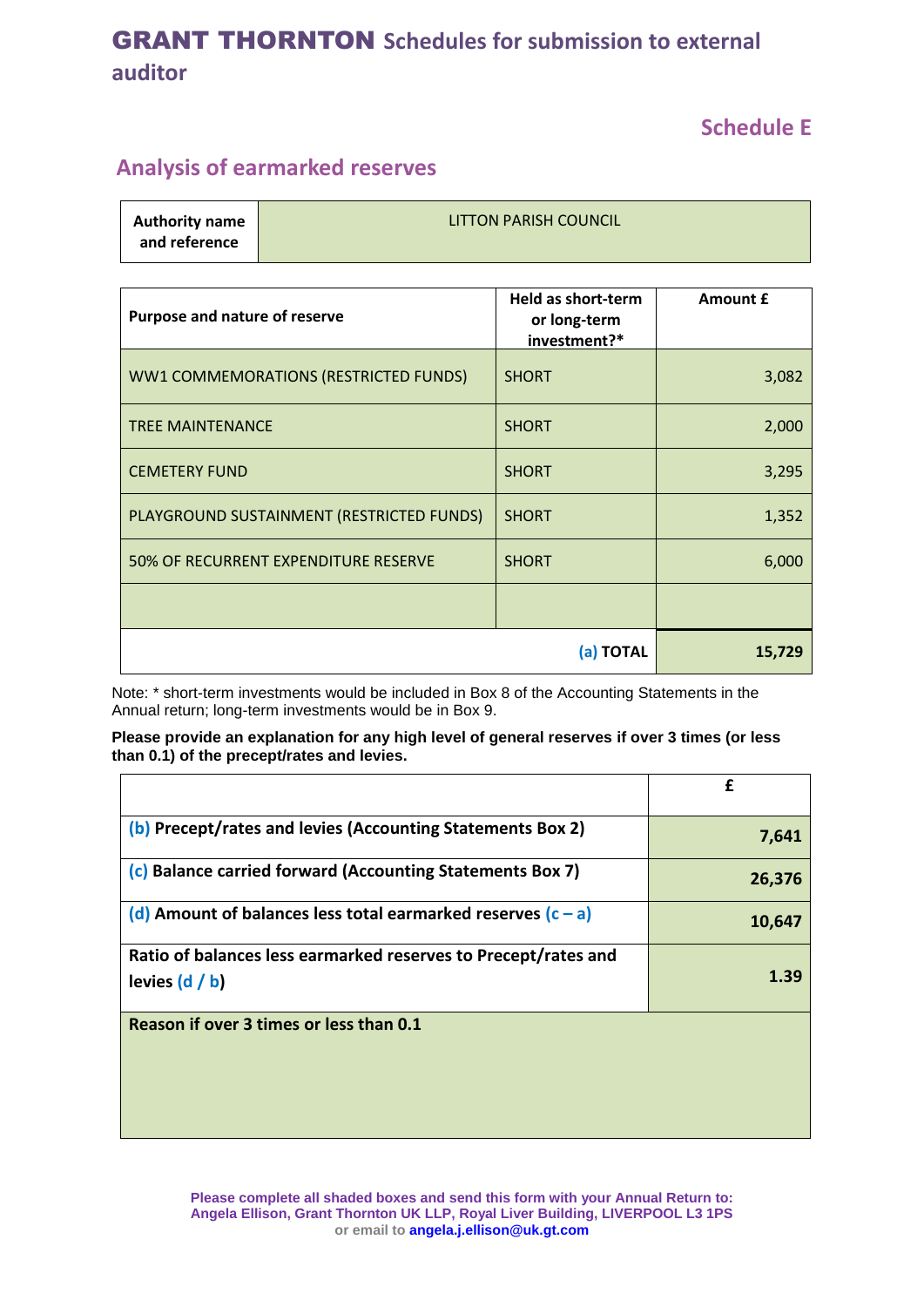**Schedule F1**

#### **Notification of the date for the commencement of public rights**

| <b>Authority name</b><br>and reference | <b>LITTON PARISH COUNCIL</b> |
|----------------------------------------|------------------------------|
|----------------------------------------|------------------------------|

**I confirm that the dates set for the period of exercise of public rights are as follows:** 

|              | <b>Date</b>                 |
|--------------|-----------------------------|
| Announcement | <b>FRIDAY 26TH MAY 2017</b> |
| Commencement | MONDAY 5TH JUNE 2017        |
| Ending on    | FRIDAY 14TH JULY 2017       |

| Signed by Clerk/RFO |  |
|---------------------|--|
|                     |  |

**OR – send us a copy of your completed 'Notice' (Schedule F2 enclosed as public rights pack)**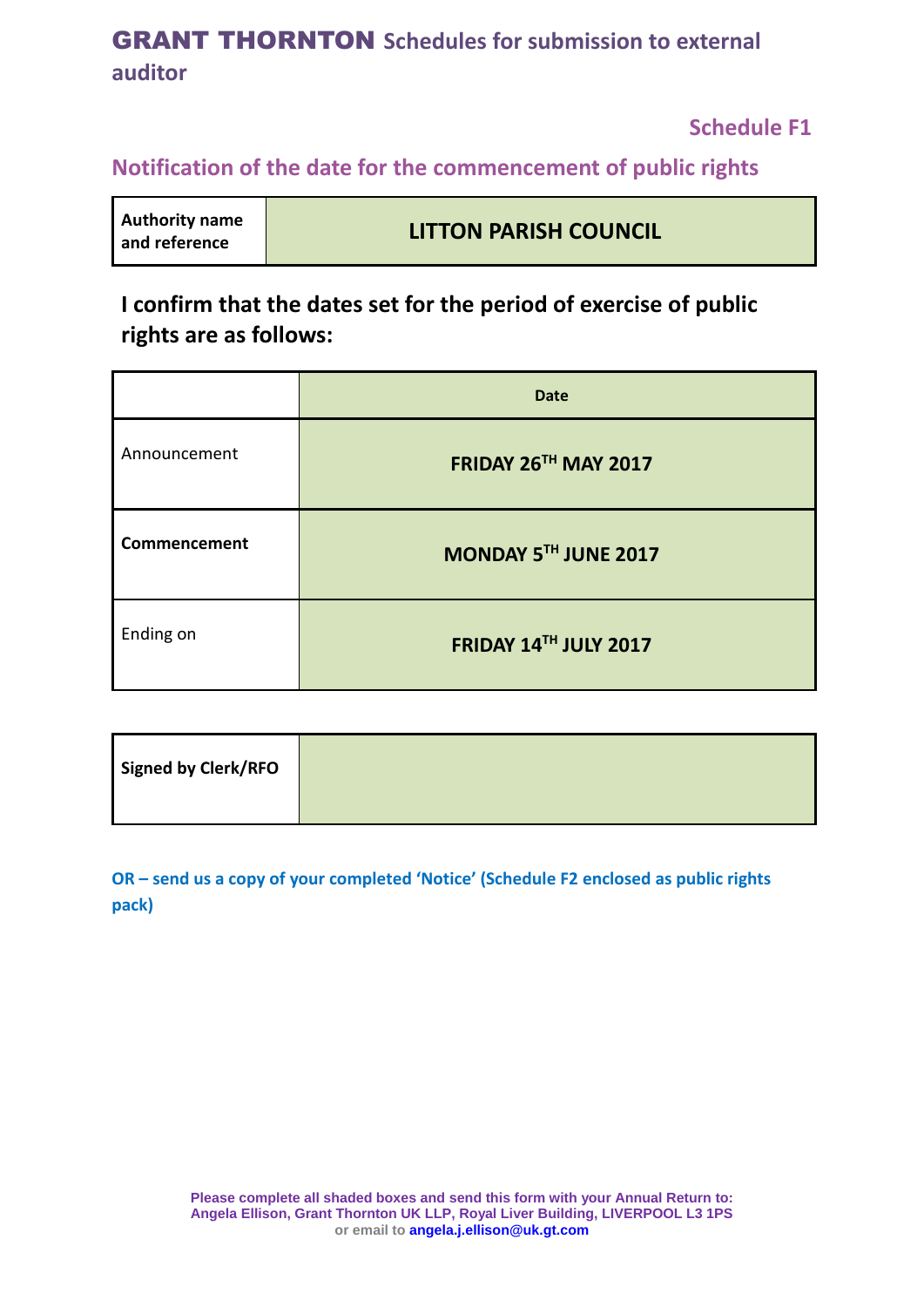**Schedule G1**

# **Explanation of 'No' on the Annual Governance Statement**

| <b>Authority name</b><br>and reference | <b>LITTON PARISH COUNCIL</b> |
|----------------------------------------|------------------------------|
|                                        |                              |

| <b>Assertion 1-9</b> | Explanation for 'No' response and action to address weaknesses |  |
|----------------------|----------------------------------------------------------------|--|
|                      | NOT APPLICABLE                                                 |  |
|                      |                                                                |  |
|                      |                                                                |  |
|                      |                                                                |  |
|                      |                                                                |  |